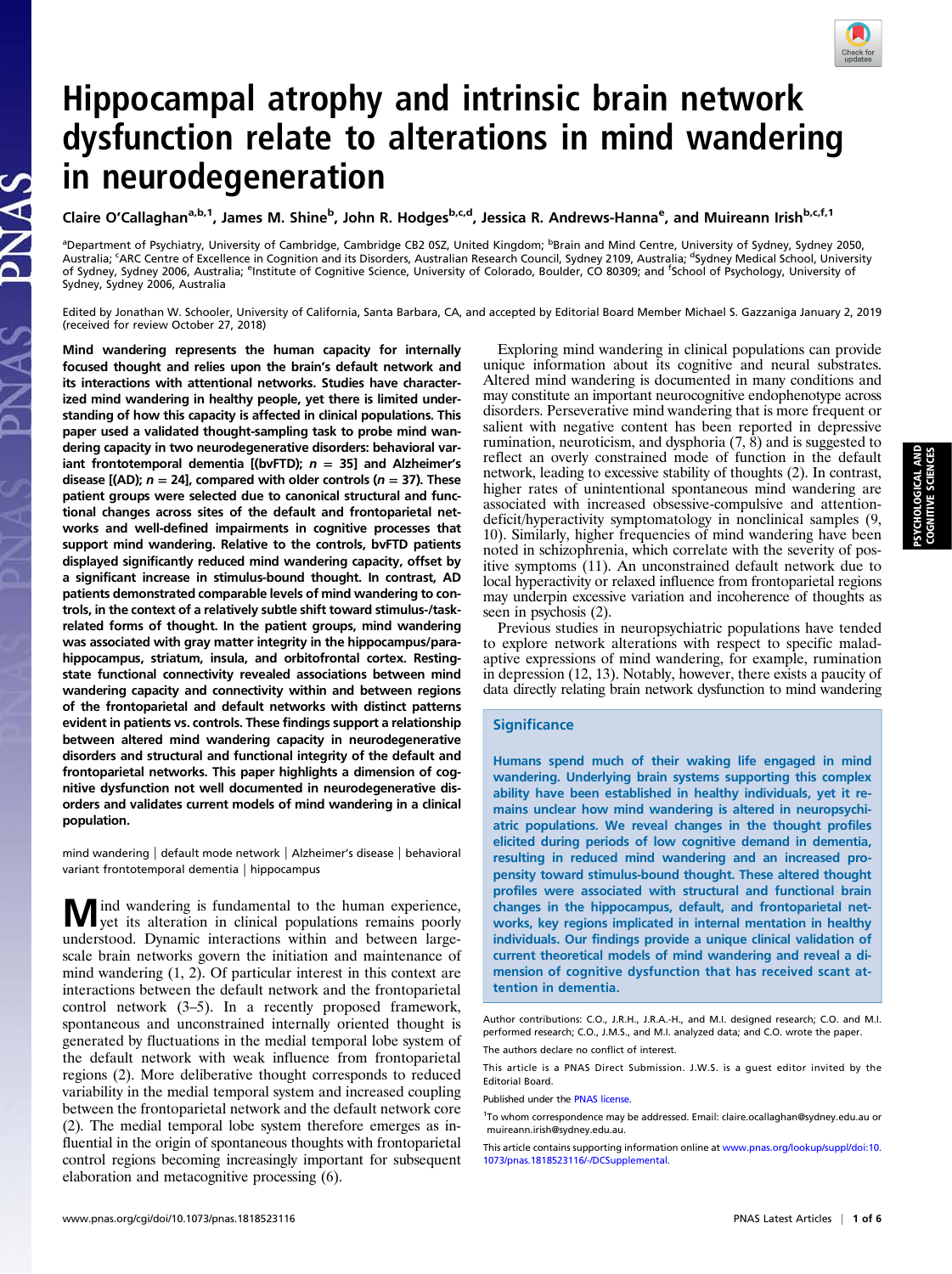capacity in clinical populations. As such, it remains unclear how pathological brain states impact the frequency and phenomenology of mind wandering.

The present paper addresses this by directly testing whether pathological changes in the default and frontoparietal networks are associated with alterations in mind wandering capacity in neurodegenerative disorders. Dementia syndromes afford a unique opportunity to study the impact of network level dysfunction on mind wandering, given well-established pathology primarily targeting, but not restricted to, nodes of the default and frontoparietal networks (14, 15). This approach is an extension to recent work confirming that focal lesions to the default network in the hippocampus and medial prefrontal cortex can impact the content of mind wandering or reduce its frequency (16, 17). Moreover, on the cognitive level, many of the component processes implicated in mind wandering are disrupted in neurodegenerative disorders, for example, autobiographical memory retrieval (18, 19), mental construction (20, 21), working memory, and shifting attention (22, 23).

Given these well-established neurocognitive changes, it follows that distinct alterations in the frequency and phenomenology of mind wandering should be present in dementia. A recent study reported reduced mind wandering in mild Alzheimer's disease during concurrent performance of a sustained attention task (24). Reduced spontaneous mind wandering was also recently demonstrated in mild cognitive impairment during a simple vigilance task (25). In this paper, we empirically investigate how alterations in structural and functional brain network integrity across dementia syndromes relate to mind wandering.

To this end, we explored the mind wandering capacity in two dementia subtypes: AD and bvFTD. AD, characterized by prominent episodic memory deficits, is associated with pathological changes in the default and frontoparietal networks, particularly the hippocampus, medial temporal lobe subsystem, and posterior cingulate cortex, extending into the prefrontal and parietal regions with disease progression  $(15, 26, 27)$ . In contrast, bvFTD is distinguished by behavioral dysfunction, including disinhibition, apathy, emotional blunting, stereotypical behaviors, and loss of insight. Early pathological changes in bvFTD target key regions of the salience and default networks, including the dorsomedial and ventromedial prefrontal cortices as well as widespread changes across the amygdalae, thalamus, and striatum with disease progression (15, 26, 28). We predicted that both of these groups would show an overall reduced propensity for mind wandering relative to controls. Given that environmentally dependent behaviors are characteristic of the bvFTD syndrome (29), we further predicted an increase in stimulus-bound forms of thought in bvFTD.

Quantifying the nature and content of mind wandering in clinical disorders is inherently challenging. Dominant experimental approaches require subjects to monitor or self-identify extraneous thoughts during an ongoing cognitive task. Such approaches rely on dual-tasking and metacognitive capacities that are diminished in dementia, limiting the extent to which reliable conclusions can be drawn from existing measures. To circumvent these methodological constraints, we developed a paradigm to measure mind wandering under conditions of low cognitive demand (30). The task quantifies mind wandering as thoughts unrelated to the immediate environment or to the task at hand, consistent with current theoretical frameworks in which mind wandering is operationalized as stimulus-independent task-unrelated thought (31). Thoughts are therefore classified along a continuum ranging from stimulus-bound to stimulus-/task-related, through to fully fledged instances of mind wandering (i.e., stimulusindependent task-unrelated thought).

The objectives of the current paper were twofold. First, we aimed to quantify the capacity for mind wandering in dementia syndromes during conditions of low cognitive demand. Second, we sought to characterize how disease-related alterations in  $(i)$ regional gray matter and  $(ii)$  seed-based functional connectivity in the default and frontoparietal networks relate to mind wandering performance. In doing so, we aimed to validate current frameworks of mind wandering in a clinical model by showing that the integrity of the default and frontoparietal networks is essential to support mind wandering capacity.

#### Results

Overall Mind Wandering Performance. The task scoring system conceptualizes mind wandering along a continuum, ranging from Level 1 (stimulus-bound thought) to Level 4 (mind wandering). Fig. 1A displays the percentage of responses at each scoring level across the nine trials. The main finding was that bvFTD patients displayed significantly increased stimulus-bound responses (Level 1) in the context of significantly decreased mind wandering responses (Level 4) relative to the controls.

A group (bvFTD, AD, control) by Level (1–4) repeated measures ANOVA revealed no main effect of group on the task  $[F(1.91, 89.00) = 1.13, P = 0.328]$ . A significant main effect of response level  $[F(2.87, 267.01) = 4.82, P < 0.01]$  was driven by a significant difference between percentage of responses at Level 3 vs. Level 1 ( $P < 0.001$ ). No other significant differences across response levels were observed ( $P$  values  $> 0.07$ ). The group by response level interaction was significant  $[F(5.74, 264.14) =$ 7.42,  $P < 0.00001$  and followed by tests of simple effects. Responses differed significantly between the groups at Level 1 [simple effect,  $F(2, 93) = 14.51$ ,  $P < 0.00001$ ], Level 2 [simple effect,  $F(2,93) = 7.64$ ,  $P < 0.001$ , and at Level 4 [simple effect, F  $(2, 93) = 5.81$ ,  $P < 0.01$ ; the groups did not differ at Level 3 [simple effect,  $F(2, 93) = 0.590$ ,  $P = 0.557$ ]. Sidak-corrected pairwise comparisons confirmed that bvFTD patients provided significantly more stimulus-bound Level 1 responses than AD ( $P < 0.05$ ) and controls ( $P < 0.00001$ ) (AD vs. controls,  $P = 0.116$ ). In contrast, bvFTD Level 4 responses were significantly reduced relative to controls  $(P < 0.01)$  indicating a significant reduction in mind



Fig. 1. (A) Overall proportion of mind wandering scores across participant groups. Percentage responses across the mind wandering continuum. The asterisks show the main results of group differences at Level 1 and Level 4. Level 1 responses represent stimulus-bound thoughts; Level 4 responses denote fully fledged instances of mind wandering. (B) Average mind wandering index scores. Mind wandering index (i.e., percentage difference in Level 4 minus Level 1 responses). Higher scores reflect an increased propensity to engage in mind wandering as opposed to stimulus-bound thought with lower scores reflecting a tendency toward stimulus-bound thought.  $*P < 0.05$ ;  $**P < 0.01$ ;  $***P < 0.001$ .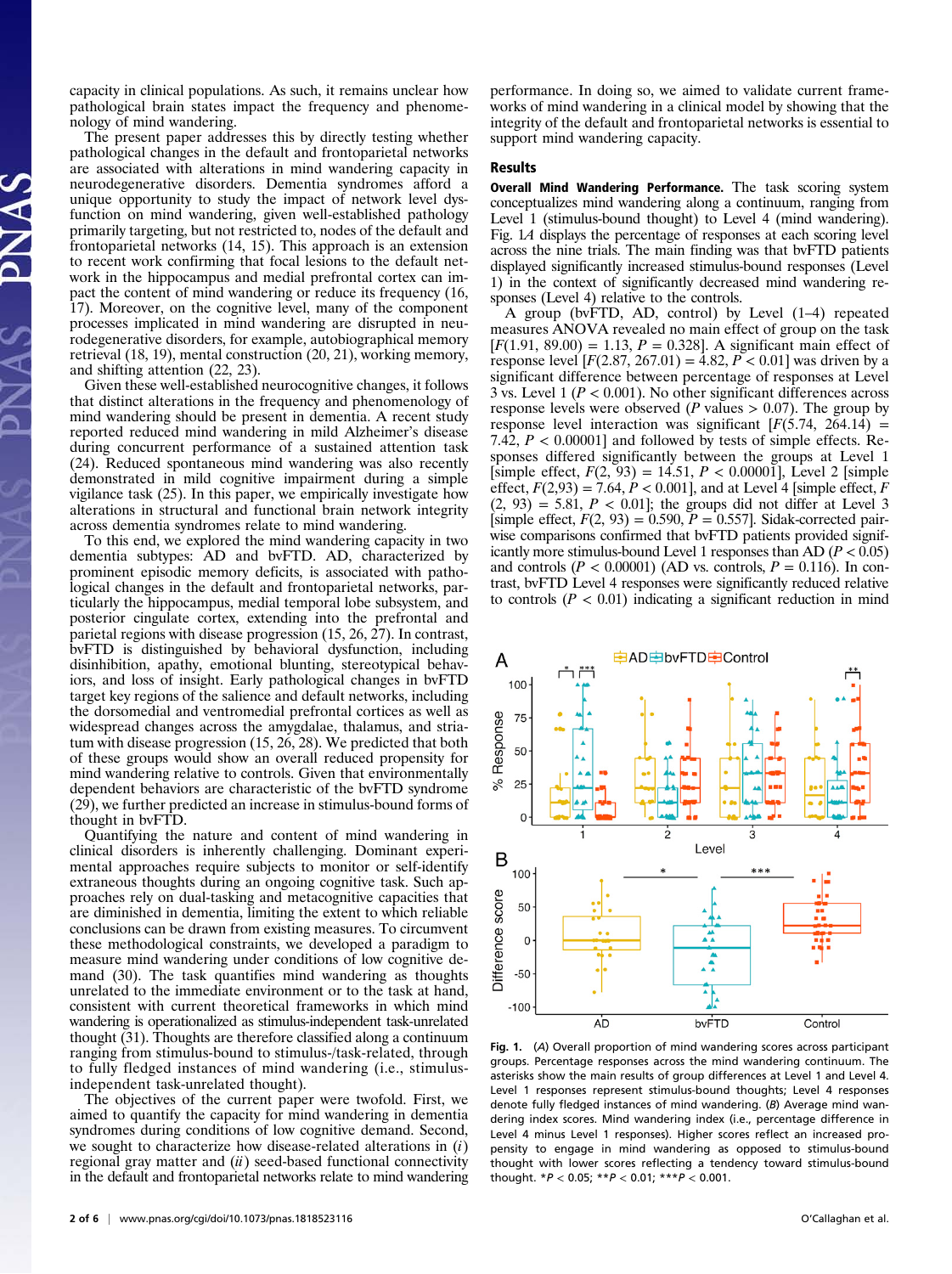wandering (AD vs. controls  $P = 0.142$ ; AD vs. bvFTD,  $P = 0.670$ ). BvFTD Level 2 responses were also significantly reduced compared with AD and controls (P values  $< 0.01$ ) (AD vs. controls, P = 0.795). Finally, all groups displayed higher average scores on longer-duration trials, consistent with an increased propensity for mind wandering with increasing stimulus duration ([SI Appendix](https://www.pnas.org/lookup/suppl/doi:10.1073/pnas.1818523116/-/DCSupplemental), [Fig. S1](https://www.pnas.org/lookup/suppl/doi:10.1073/pnas.1818523116/-/DCSupplemental)).

To explore group differences in the overall pattern of responses, we performed a linear trend analysis. This was to determine if observed responses across the levels were best described by a linear fit such that participants would have a progressively higher percentage of responses across Levels 1–4 consistent with the response profile predicted for healthy controls (30). In line with our predictions, controls' data were well fit by a linear model  $[F(1, 146) = 44.65, P < 0.00001$  with an  $R^2$  of 0.23]. In contrast, a significant linear trend was not observed in either the bvFTD  $[F(1,138) = 2.28, P = 0.13 \text{ with an } R^2 \text{ of } 0.02]$ or the AD  $[F(1, 94) = 0.53, P = 0.47$  with an  $R^2$  of 0.006] group, suggesting that the overall response profile in the two dementia groups differed from that of the controls.

Mind Wandering Index Score. To compare the proportion of Level 1 (stimulus-bound) with Level 4 (mind wandering) responses, an index score was created by subtracting the percentage of Level 1 responses from the percentage of Level 4 responses. A larger positive index score reflects a tendency to engage in mind wandering as opposed to stimulus-bound thought, with negative scores reflecting the reverse profile. Fig. 1B shows the average mind wandering index score across participant groups. Significant group differences were observed on the mind wandering index  $[F(2, 93) = 13.57, P < 0.00001]$ . Sidak-corrected pairwise comparisons confirmed the bvFTD group scored significantly lower than both the AD group ( $P < 0.05$ ) and the controls ( $P <$ 0.00001), whereas AD patients did not differ significantly from the controls  $(P = 0.110)$ .

Gray Matter Correlates of Mind Wandering Performance. Voxelbased morphometry (VBM) was used to determine the relationship between the mind wandering index and regional gray matter intensity in the patient groups. Fig. 2 displays clusters in which a significant positive correlation emerged between gray matter intensity and the mind wandering index in both bvFTD and AD groups combined. Reduced gray matter intensity in these regions was associated with lower mind wandering index scores, reflecting the tendency toward stimulus-bound thought. Three main clusters were identified:  $(i)$  striatum (including caudate, putamen, and nucleus accumbens) and anterior–mid thalamus, extending to the left subcallosal, medial/lateral orbitofrontal, and anterior insular cortices;  $(ii)$  left hippocampus and para-hippocampal gyrus; (iii) left posterior insular cortex (See [SI](https://www.pnas.org/lookup/suppl/doi:10.1073/pnas.1818523116/-/DCSupplemental) Appendix[, Table S2](https://www.pnas.org/lookup/suppl/doi:10.1073/pnas.1818523116/-/DCSupplemental) for coordinates). These regions showed considerable overlap with areas of gray matter intensity reduction in the patient groups relative to the controls (*[SI Appendix](https://www.pnas.org/lookup/suppl/doi:10.1073/pnas.1818523116/-/DCSupplemental)*, Fig. S3 [and Table S4\)](https://www.pnas.org/lookup/suppl/doi:10.1073/pnas.1818523116/-/DCSupplemental). To illustrate the resting-state networks that these regions overlapped with, the results are overlaid on the Yeo et al. (32) 17-network cortical parcellation scheme ([SI Appendix](https://www.pnas.org/lookup/suppl/doi:10.1073/pnas.1818523116/-/DCSupplemental), Fig. [S4\)](https://www.pnas.org/lookup/suppl/doi:10.1073/pnas.1818523116/-/DCSupplemental). Of note, the anterior insula cluster overlapped with the salience and default networks, the subcallosal/orbitofrontal cluster overlapped with the limbic network, and the parahippocampal cluster overlapped with the limbic and default networks.

Seed Region Connectivity and Mind Wandering Performance. The relationship between seed region connectivity and the mind wandering index score was examined using seeds placed within the default, frontoparietal networks, and the hippocampus. Connections that significantly correlated with the mind wandering index within each group are shown in Fig. 3. In the controls, the tendency to mind wander (as opposed to stimulus-bound thought) was positively associated with left PCC–left posterior hippocampus connectivity ( $r = 0.14$ ,  $q < 0.05$ ) and negatively associated with left



Fig. 2. The regions of gray matter intensity that covaried with the mind wandering index in bvFTD and AD patients combined. Significant clusters were identified in the striatum (including caudate, putamen, and nucleus accumbens) and the anterior–mid thalamus, extending to the left subcallosal, medial/lateral orbitofrontal and anterior insular cortices; the left hippocampus, parahippocampal gyrus, and the left posterior insular cortex. Results are familywise error (FWE) corrected at P < 0.01; significant clusters identified using threshold free cluster enhancement.

dlPFC–left hippocampal formation connectivity ( $r = -0.23$ ,  $q <$ 0.05) and left PCC–vmPFC  $(r = -0.30, q < 0.05)$  connectivity.

The AD group showed the opposite pattern for left PCC–left posterior hippocampus connectivity as this was negatively associated with a tendency to mind wander  $(r = -0.56, q < 0.05$ ; this was significantly different from the controls' connectivity between the same regions:  $Z = -2.09$ ,  $P < 0.05$ ). The tendency to mind wander in the AD group was also negatively associated with left hippocampal formation–vmPFC connectivity  $(r = -0.62,$  $q$  < 0.05). Similar to the AD group, bvFTD patients showed the opposite (negative) relationship to the controls for left PCC–left posterior hippocampus connectivity ( $r = -0.44$ ,  $q < 0.05$ ; which differed significantly from the controls' connectivity between the same regions:  $Z = -1.91$ ,  $P < 0.05$  but not from ADs' connectivity between those regions:  $Z = -0.43$ ,  $P = 0.33$ ). The bvFTD group also showed the opposite relationship from the controls for left dlPFC–left hippocampal formation connectivity and left PCC–vmPFC connectivity, which were both positively associated with a tendency to mind wander (dlPFC–HF:  $r = 0.48$ ,  $q < 0.05$ ; PCC–vmPFC:  $r = 0.58$ ,  $q < 0.05$ ) and both of which were significantly different from the controls (dlPFC–HF:  $Z = 2.30, P <$ 0.05; PCC–vmPFC:  $Z = 2.97$ ,  $P < 0.01$ ). bvFTD showed additional significant positive associations with mind wandering, between left dlPFC–left hippocampal formation connectivity  $(r =$ 0.48,  $q$  < 0.05) and right PCC–right amPFC connectivity ( $r =$ 0.44,  $q$  < 0.05) as well as significant negative associations with left dlPFC–right amPFC connectivity ( $r = -0.47$ ,  $q < 0.05$ ), right PCC–left posterior hippocampal connectivity ( $r = -0.51$ ,  $q <$ 0.05), and right posterior hippocampus–right hippocampal formation connectivity ( $r = -0.46$ ,  $q < 0.05$ ).

## Discussion

This paper offers insights into mind wandering capacity and its associated neural substrates across dementia syndromes. Our results point to shifts in the thought profiles elicited during periods of low cognitive demand in dementia, which, in turn, are associated with structural integrity and resting-state functional connectivity in the default and frontoparietal networks. These findings corroborate current theoretical frameworks emphasizing the role of the medial temporal lobe and interactions between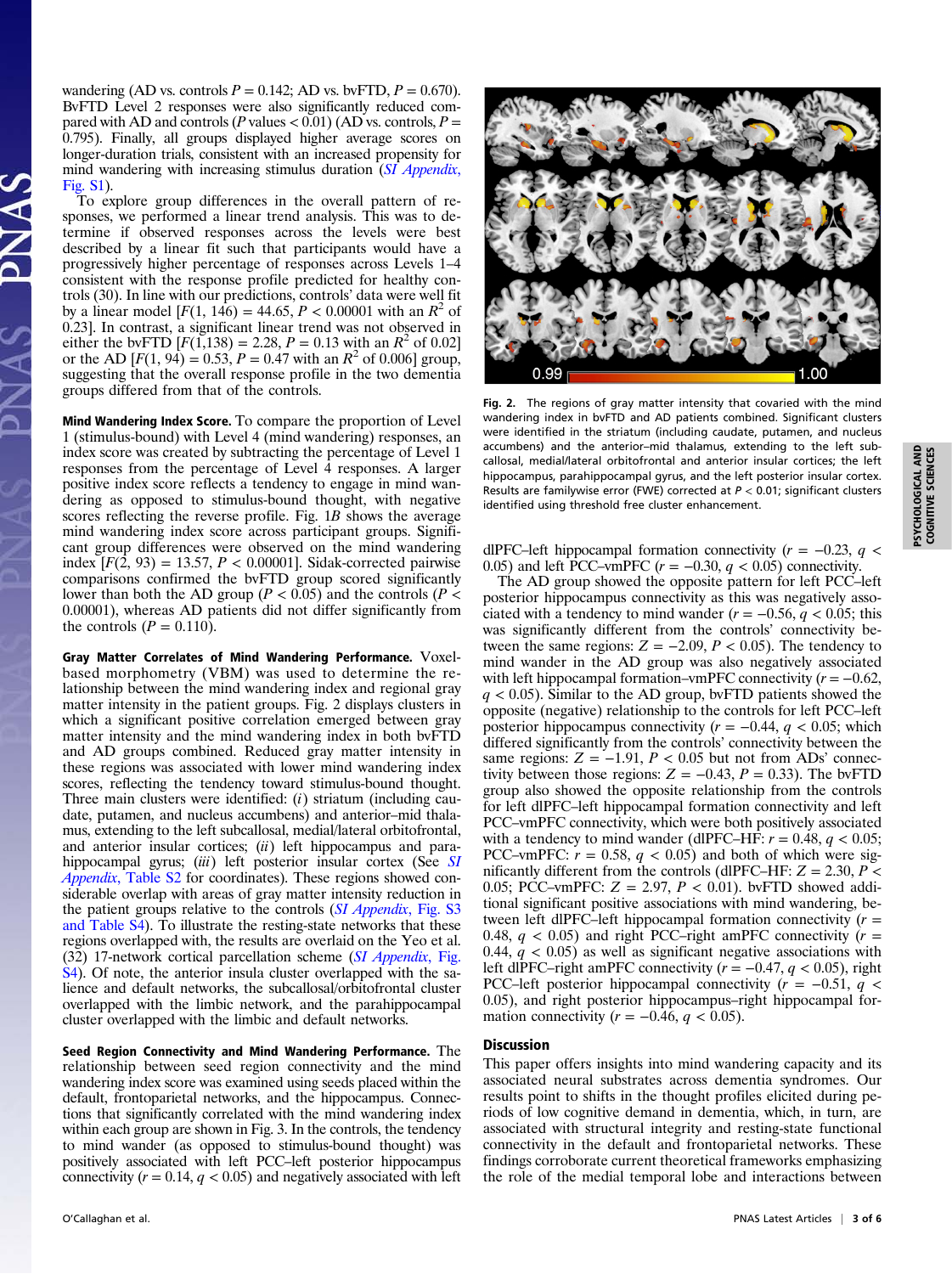

Fig. 3. Seed regions where connectivity was associated with a tendency to mind wander within the participant groups. Connections show where the mind wandering index was significantly correlated with connectivity such that a tendency to mind wander on the task (as opposed to stimulus-bound thought) was either positively (red lines) or negatively (gray lines) associated with connectivity. The color of regions of interest (ROIs) correspond to the networks the regions are taken from: DN, default network; FPN, frontoparietal network; HC, hippocampus. The results are false discovery rate (FDR) corrected at  $q$  < 0.05. amPFC, anteromedial prefrontal cortex; dlPFC, dorsolateral prefrontal cortex; HF, hippocampal formation; PCC, posterior cingulate cortex; postHC, posterior hippocampus; vmPFC, ventromedial prefrontal cortex. Left  $view = left$  side of brain; Right view = right side of brain.

the default and the frontoparietal networks in supporting stimulusindependent task-unrelated thought (2).

Our most striking behavioral finding was a bias toward stimulusbound thought in bvFTD. Relative to controls, the bvFTD group displayed significantly more instances of stimulus-bound thought (Level 1) in the context of significantly reduced mind wandering (Level 4). This pattern was reflected by a lower negative mind wandering index in bvFTD relative to the other groups. By contrast, healthy older controls displayed a larger positive mind wandering index, reflecting preferential engagement in perceptually decoupled thought. Our findings suggest that bvFTD patients experience marked difficulties in disengaging from the immediate environment, leading to a predominantly stimulus-bound style of thought.

In contrast, no clear differences emerged between the AD group and the controls across any of the response levels or the mind wandering index. However, the distribution of responses across the four levels in AD suggested subtle alterations in their overall response profiles. Controls' responses showed a positive linear trend across the four levels, consistent with a greater proportion of responses at higher levels on the task, replicating previous findings (30). This trend was not observed in AD, with an equivalent frequency of thoughts at each response level suggesting a shift from the normative profile. We tentatively suggest that, in the early stages of AD, thought content gradually shifts toward intermediate and increasingly stimulus-related forms of thought, leading to a comparable distribution of responses across task levels. Importantly, the disproportionate impairment in mind wandering in bvFTD relative to AD cannot be attributed to greater disease severity in the bvFTD group. The patient groups were matched for overall disease duration with characteristic profiles of greater behavioral impairment in bvFTD and greater overall cognitive impairment in AD (cf. SI Appendix[, Table S1](https://www.pnas.org/lookup/suppl/doi:10.1073/pnas.1818523116/-/DCSupplemental) results of the cognitive and behavioral screening assessments). Rather, our results suggest that, under conditions of low cognitive demand, AD patients can achieve a form of mind wandering

despite their underlying widespread structural and functional brain changes.

Research investigating mind wandering in dementia is scarce, however, a recent study revealed increased on-task thoughts during the performance of an ongoing task [i.e., the sustained attention to response task (SART)] in early AD relative to the controls (24). This finding differs from the current results where we did not see an obvious reduction in mind wandering in AD. It is important to note, however, that the paradigms used in the two studies differ considerably in the cognitive demands imposed. Performance of an ongoing task is inherently more cognitively demanding than the thought sampling paradigm used in the current paper. For patients with AD, the increased attentional demands of the SART invariably leave less cognitive resources available, reducing the likelihood of engaging in mind wandering (24). In contrast, the very low cognitive demands of our task render it more conducive to mind wandering in the AD group. These differences across studies emphasize that dual-tasking requirements may be a crucial determinant of ongoing thought patterns in cognitively impaired groups. We note with interest that, when cognitive demands are lessened, AD patients appear capable of engaging in task-independent forms of thought. Whether the content, phenomenology, and intentional vs. unintentional nature of mind wandering in AD differs from that of the controls remains an important question for future study. Consistent with this possibility, individuals with selective bilateral hippocampal damage have been shown to mind wander as frequently as the controls, albeit with distinct differences in terms of content (17).

Substantial evidence has shown that component processes supporting mind wandering, particularly, those involving memorybased constructive simulation, are compromised in dementia. AD and bvFTD patients display comparable episodic memory dysfunction (33, 34). Both groups also display marked impairments in future-oriented thinking, including prospective memory (35, 36) and constructive simulation of future episodes (20, 37, 38). Accordingly, similar reductions in mind wandering might have been predicted. Our results, however, suggest that mind wandering capacity is more vulnerable in bvFTD, consistent with other features of the syndrome that point to a predisposition for stimulus-bound thought. The stimulus-bound thought style we observed in bvFTD resonates with reports of environmentally dependent behavior in their everyday life, including preoccupation with objects in the immediate environment and the inability to disengage from such external stimuli (39, 40). We suggest that the current findings capture a core feature of the broader bvFTD behavioral phenotype, not previously reported, namely, a change in spontaneous thought style. Naturalistic paradigms assessing mind wandering over extended time periods (e.g., ref. 17) would be an important extension to the current paper and would enable us to determine how task demands and contextual factors influence stimulus-bound thought in bvFTD.

Our neuroimaging findings underscore the role of key regions of the default and frontoparietal networks in supporting internally generated thought, corroborating previous reports in healthy individuals (3–5). The resting-state results showed that, in controls, the tendency to mind wander (as opposed to stimulus-bound thought) was associated with stronger left PCC– left posterior hippocampal connectivity and weaker left PCC– vmPFC and left dlPFC–left hippocampal formation connectivity. This suggests that relative engagement of a posterior memory system and disengagement of frontal systems may be important for mind wandering on our task in healthy individuals.

In the patient groups, we observed the opposite association between left PCC–left posterior hippocampal connectivity as mind wandering was associated with weaker connectivity between these regions. The bvFTD group showed additional opposite associations from the controls with stronger left PCC– vmPFC and left dlPFC–left hippocampal formation connectivity associated with mind wandering. This suggests that, for bvFTD,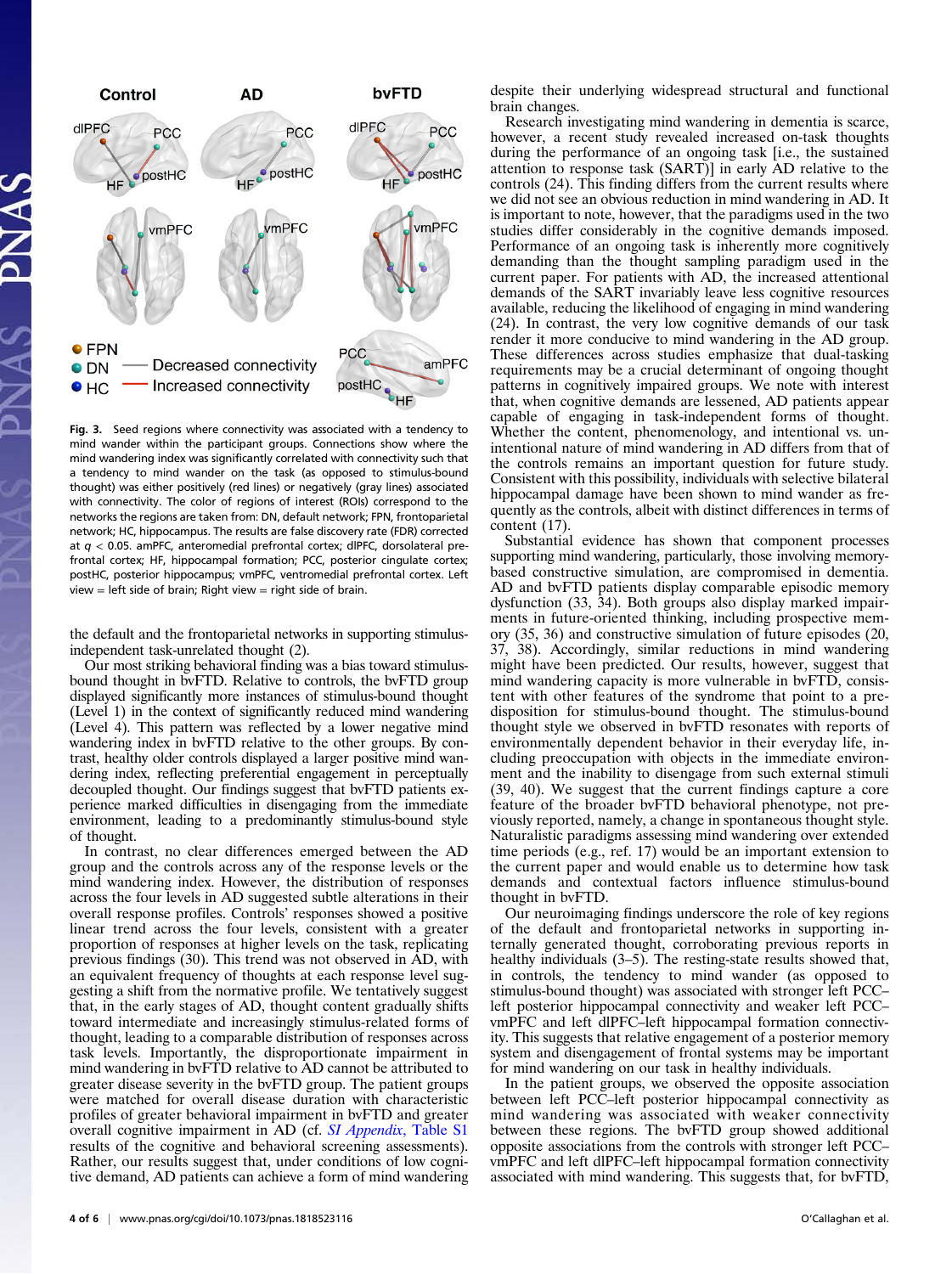mind wandering in the context of our task may rely more on frontal systems. In general, bvFTD showed more widespread associations between mind wandering and connectivity, relative to both controls and AD. This pattern may reflect a compensatory reorganization of networks involved in mind wandering, or it may reflect dedifferentiation, that is, a loss of specialization in the regions or systems supporting a given function. Both of these mechanisms can occur in aging and neurodegeneration in response to local atrophy or structural change (41, 42), and future work is needed to disambiguate between these processes in the context of mind wandering in bvFTD. Our results suggest that, in bvFTD, and to a lesser extent in AD, perceptually decoupled thought may be supported by a different functional architecture or by different psychological characteristics compared to controls, which, in turn, may contribute to the observed behavioral differences.

In both patient groups, a tendency toward stimulus-bound thought at the expense of mind wandering (i.e., lower mind wandering index) was associated with decreased gray matter intensity in several regions. Most notable in the context of existing literature were associations between the mind wandering index and gray matter integrity in the left hippocampus and parahippocampus. Convergent measures show that activity in the hippocampus and parahippocampus (6), entorhinal cortex (43), and temporal cortex (44) precedes spontaneous free recall of episodic memories. This accords with rodent work implicating hippocampal sharp wave ripple events (SWRs) in the replay (and preplay) of previously learned or future behavioral sequences (45, 46) and in monkeys where hippocampal SWRs precede increased activation of the default network (47). Together, these findings link spontaneous activation in the hippocampus and surrounding regions with both recall and prospection, which may then engage the default network more broadly to support the elaboration of memories and simulations. A critical role for the hippocampus in mind wandering was also recently confirmed as individuals with selective bilateral hippocampal damage exhibited reduced diversity in their mind wandering content (17).

Significant associations were also observed between the mind wandering index score and gray matter integrity in areas overlapping with large-scale networks relevant for mind wandering. Gray matter clusters in the subcallosal/orbitofrontal and parahippocampal cortices overlapped with the limbic and default networks. Furthermore, a cluster in the anterior insula overlapped with the salience network. The salience network is proposed to mediate dynamic shifts between default and executive control networks (48) facilitating transitions between external and internal focus, which may be relevant for disengaging from external stimuli to engage in internally focused thought. Whereas the structural correlates of task-independent thought have received less attention relative to the functional correlates, cortical thickness in regions within and adjacent to the default and frontoparietal networks has been shown to covary with mind wandering performance in healthy individuals (49). The implication is that structural integrity in regions within and adjacent to these networks helps to promote their integration (49).

Finally, we found an association between the striatal gray matter loss and a reduced mind wandering index. The basal ganglia represent a network hub vulnerable to degeneration across neurodegenerative disorders (50), contributing to an array of cognitive and neuropsychiatric features (51). We speculate that the involvement of the basal ganglia in supporting largescale network communication (52) may explain its association with mind wandering. This is consistent with known functional connectivity between the striatum and the large-scale cortical networks, including the default and frontoparietal (53) and the convergence of these functional networks in distinct zones of the striatum (54). Striatal degeneration may impair the dynamic integration of information from disparate brain networks, which is necessary to support abstract forms of cognition, including mind wandering  $(1, 55)$ .

To summarize, this study empirically measures mind wandering under conditions of low cognitive demand in two dementia syndromes and correlates performance with structural and functional imaging. Our results show a change in the thought patterns of individuals with bvFTD and, to a much lesser extent, those with AD. The tendency to engage in mind wandering vs. stimulus-bound thought was associated with regional gray matter integrity and functional connectivity in the default and frontoparietal networks. Future work is needed to identify the trait level and phenomenological characteristics of altered mind wandering in dementia. Given the ubiquity of mind wandering in everyday life, we also stress the importance of further understanding of how the loss of this fundamental human capacity impacts well being and sense of self in individuals living with dementia.

### Methods and Materials

Case Selection. The study included 35 individuals meeting diagnostic criteria for bvFTD, 24 individuals with a clinically probable diagnosis of AD, and 37 healthy controls. See [SI Appendix](https://www.pnas.org/lookup/suppl/doi:10.1073/pnas.1818523116/-/DCSupplemental), Table S1. South Eastern Sydney Local Area Health and University of New South Wales ethics committees approved the study, and all participants provided informed consent. Data supporting this study are unavailable as ethics did not cover open data sharing, however, stimulus materials for the task are available from the authors upon request.

Mind Wandering Experimental Task. Participants viewed static two-dimensional colored geometric shapes presented individually on a computer screen. Immediately following the presentation of each stimulus, participants were prompted to report any thoughts they had during the time that the stimulus was presented on screen (i.e., any thoughts that occurred within that trial). The task was composed of nine trials, each presenting a commonplace shape (e.g., blue square, yellow circle) for varying durations (Short: ≤20 s, Medium: 30–60 s, Long: ≥90 s). The scoring procedure for this task has been described previously (30). Briefly, responses are coded along a continuum ranging from stimulus-bound thinking directly related to the stimulus at hand (Level 1) to fully fledged instances of stimulus-/task-unrelated mind wandering (Level 4). Intermediary levels 2 and 3 capture the transition from stimulusrelated to increasingly stimulus-independent responses. The final score awarded for each trial was the highest level achieved on that trial, ranging from one to four. Total percentages of each level across the task were calculated as well as the mind wandering index comparing the extent of Level 1 vs. Level 4 responses. The mind wandering index was used as the covariate of interest in the neuroimaging rather than the mind wandering percentage (Level 4) as many patients scored 0 for this, leading to reduced variance in the sample. See [SI Appendix](https://www.pnas.org/lookup/suppl/doi:10.1073/pnas.1818523116/-/DCSupplemental) for the scoring protocol and representative responses.

VBM Analysis of Mind Wandering Performance. Structural scans were available for 31 bvFTD, 23 AD, and 32 controls. To identify regions where gray matter intensity covaried with mind wandering performance, a general linear model was conducted in the patient groups combined (i.e., excluding controls) using the mind wandering index score as a covariate in the design matrix. A priori the ROI were specified as all cortical and subcortical regions within the Harvard-Oxford cortical and subcortical atlases; the cerebellum and brainstem were not included. We tested for interaction effects, and having confirmed that they were not significant, the main effect of the mind wandering index on gray matter intensity was reported, i.e., regions where a significant positive relationship with the mind wandering index in both groups combined was identified. Results are FWE corrected at  $P < 0.01$  and clusters identified using threshold free cluster enhancement (See [SI Appendix](https://www.pnas.org/lookup/suppl/doi:10.1073/pnas.1818523116/-/DCSupplemental) for details, preprocessing procedures, and group-level comparisons).

Seed Region Connectivity and Mind Wandering Performance. A subset of 24 bvFTD, 17 AD, and 23 controls underwent task-free resting-state imaging (three bvFTD and three AD were removed from the analysis due to excessive motion; see [SI Appendix](https://www.pnas.org/lookup/suppl/doi:10.1073/pnas.1818523116/-/DCSupplemental) for details). Thirteen seeds were placed in the default, the frontoparietal networks, and the hippocampus to determine the relationship between seed region connectivity and the mind wandering index. Within each of the three groups, participants' mind wandering index scores were correlated with the connectivity between each ROI for the 13 seed ROI. Correlations that survived FDR correction at  $q < 0.05$  are reported. To compare the strength of shared correlations across groups, Fisher's r to z was calculated, and a one-tailed comparison at  $P < 0.05$  (i.e.,  $Z \geq \pm 1.645$ ) was